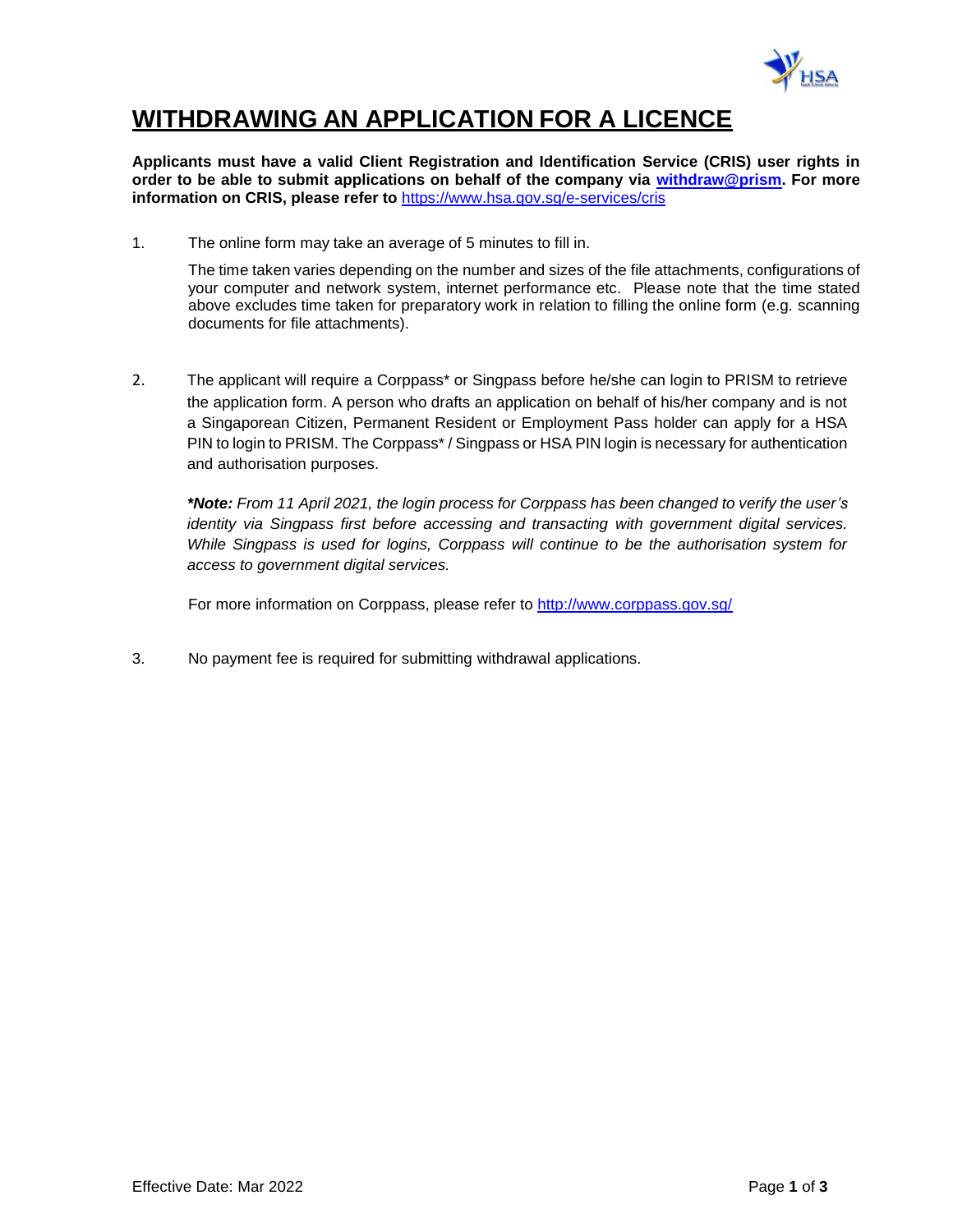

### **Application Form**

#### Fields marked with an asterisk \* are mandatory.

This section allows the search for the relevant application for the licence to be withdrawn.

(1) Select the **Licence Type**. (2) Enter the **Application Number** to be withdrawn. When the search result is displayed, click **'Withdraw'** button.

#### PZ2001 WITHDRAW@PRISM

#### **Important Notes:**

Coarch Critaria

For HSA CRIS registered companies, user has to be authorised with the appropriate access rights via CRIS management module to access the required eservices.

| Licence / Permit / Certificate / Listing / Registration /<br>Type <sup>*</sup>          |                                                    | ۰ |
|-----------------------------------------------------------------------------------------|----------------------------------------------------|---|
| Application no.                                                                         |                                                    |   |
| Product Name                                                                            |                                                    |   |
| Search Reset                                                                            |                                                    |   |
| Please do not create withdrawal application using the new window via right mouse click. |                                                    |   |
|                                                                                         | Page 1 Of 5 [First]   [Previous]   [Next]   [Last] |   |
|                                                                                         |                                                    |   |
|                                                                                         |                                                    |   |
| 41 Matching Record(s)<br><b>Pending Approval</b><br>S/No<br><b>Application No</b>       | Action                                             |   |

## **Part 1. Application Summary**

The applicable Licence No., the original application date and application status of the pending application will be displayed for your information. This section requires the applicant to verify the information.

(1) Click **'Next'** button to proceed to **Part 2. Applicant Particulars** section.

| <b>1. Application Summary</b>  |                         |
|--------------------------------|-------------------------|
| 1.1 Application No.:           |                         |
| 1.2 Original Application Date: |                         |
| 1.3 Application Status:        | <b>Pending Approval</b> |

#### **Part 2. Applicant Particulars**

This section requires the applicant to fill in the name of applicant.

- (1) Input the name of applicant.
- (2) Click **'Next'** button to proceed to **Part 3. Withdrawal Details** section.

| <b>2. Applicant Particulars</b> |  |  |
|---------------------------------|--|--|
|                                 |  |  |

### **Part 3. Withdrawal Details**

This section requires the applicant to fill in the reason for withdrawal.

- (1) Specify the reason for withdrawal.
- (2) Click **'Next'** button to proceed to **Part 4. Confirmation and Declaration** section.

| <b>3. Withdrawal Details</b> |  |
|------------------------------|--|
| 3.1 Reason for withdrawal: * |  |
|                              |  |
|                              |  |
|                              |  |